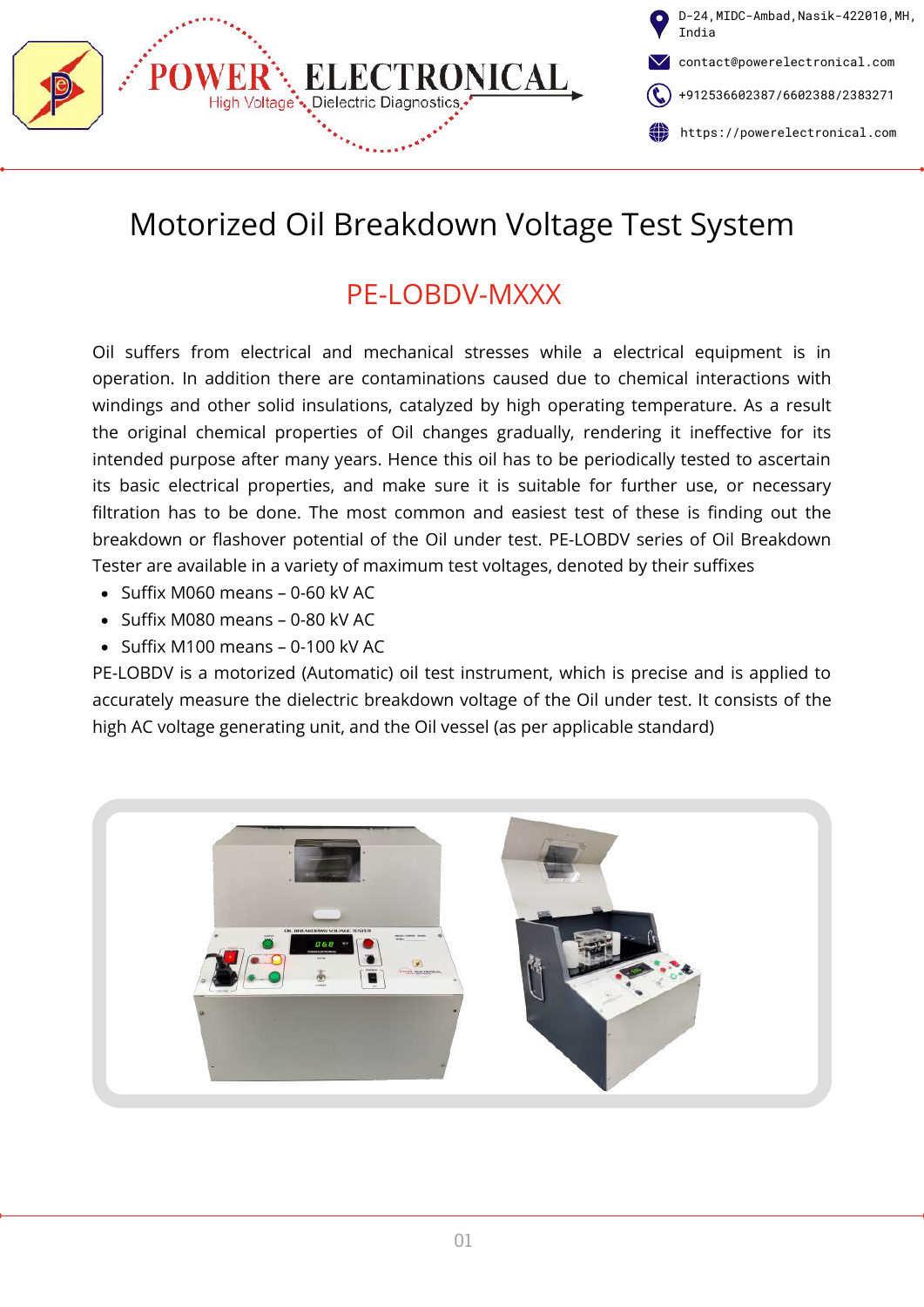

D-24,MIDC-Ambad,Nasik-422010,MH, India

contact@powerelectronical.com

- $\left(\begin{array}{c} \bullet \end{array}\right)$  [+912536602387](tel:+912536602387)/[6602388](tel:+912536602388)[/2383271](tel:+912532383271)
- https://powerelectronical.com

# SPECIFICATION

#### **INPUT /OUTPUT**

- Power Supply- Single Phase AC 200V-250V 50 Hz
- Voltage output
	- PE-LOBDV-M100- 0-100kV AC
	- PE-LOBDV-M080- 0-80kV AC
	- PE-LOBDV-M060- 0-60kV AC

### **OUTPUT VOLTAGE RESOLUTION**

0.1 kV (100V)

### **AUTOMATIC VOLTAGE RAMP RATE**

• approx. 2kV/sec

### **TRIP CURRENT**

20mA max

## **DISPLAY**

• 3 ½ Digital display

#### **OUTPUT VOLTAGE ACCURACY**

2% of readout

### **ATMOSPHERIC**

- Operating Temp- –10°C to +50°C
- Humidity < 75% non-condensing

### **PHYSICAL**

- Size- 450mm(W)  $\times$  450mm(D)  $\times$ 400mm(H)
- Gross Weight- 45kgs (including accessories)

# FEATURES

- Smooth operation from zero potential to FSV with motorized (Automatic) operation
- Epoxy casted, long life HV transformer for reliable life long operation
- Accurate & fast trip on breakdown
- HV chamber interlock, Zero Start interlock, Overload & Short-Circuit interlock for operator protection
- Precise HV trip voltage measurement, voltage hold after trip
- Open Ground interlock, Reset interlock for equipment protection
- Non-contact magnetic stirring
- Digital display output, with display hold on trip
- Can be used to test specimen as per IS 6792, IEC 60156